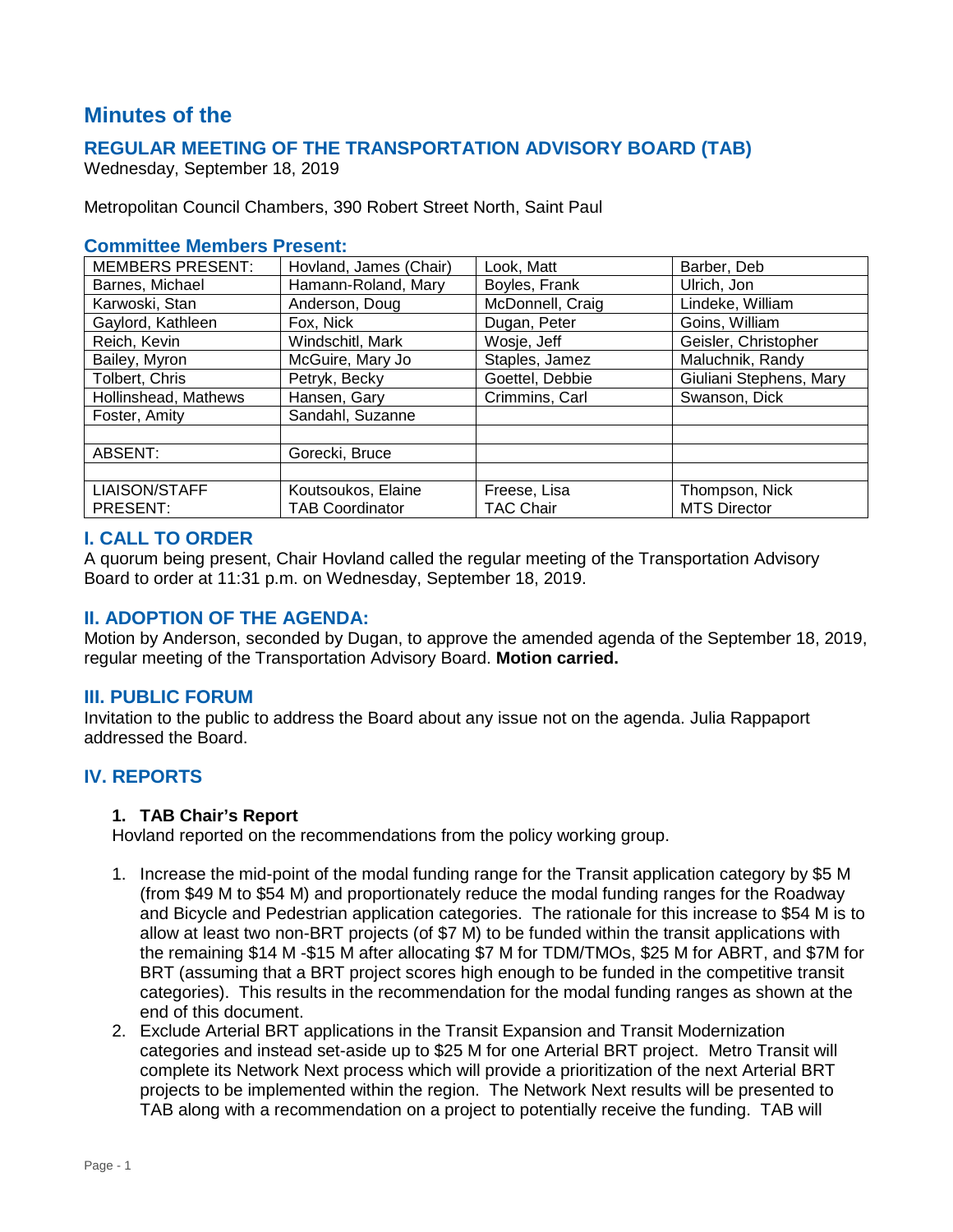make a final decision on the ABRT project and the funding amount at the time it selects the other Regional Solicitation projects.

- 3. All other BRT projects (on existing BRT lines, highway BRT, and dedicated or New Start BRT projects) will compete in the Transit Expansion or Transit Modernization categories and be subject to the category maximum funding amount of \$7 M.
- 4. To assure that non-BRT transit projects continue to compete and receive funding, no more than \$32 M will be allocated to BRT projects in total, including the selected ABRT project and any other high scoring BRT projects in the other categories.
- 5. Include a New Transit Market Project Guarantee to assure that at least one project that is outside of transit market areas 1 and 2 for at least one end of the project receives funding. (A funded BRT project could fulfill this guarantee.)

Goettel commented on the midpoint in the transit category and the TDM projects. TAB Coordinator Elaine Koutsoukos broke down what goes to the TMOs; there is \$7M in the TDM program (\$1.2M is part of the TDM solicitation and \$5.8M is for the TMOs). Hamann-Roland asked for clarity on Transit Expansion and Transit Modernization. Peterson said the maximum for each is \$7 M. Hamann-Roland mentioned over-programming was brought up as an option. Ulrich said it is important to ensure that the language allows for future flexibility. Lindeke asked about proportionality. Wosje called a point of order on making decisions during report section. Geisler commented that this moves funding so that ABRT does not take up all of the funding.

## **V. APPROVAL OF MINUTES**

**1. Approval of Minutes from August 21, 2019** Motion by Wosje, seconded by Bailey, to approve the minutes of the August 21, 2019, regular meeting of the Transportation Advisory Board. **Motion carried.**

## **VI. ACTION ITEMS**

### **Consent**

Motion was made by Wosje, seconded by Bailey and carried, to approve the following consent items:

**1. 2019-37** Scope Change request for Scott County's CSAH 2 and CSAH 91 Roundabout

The Transportation Advisory Board approve Scott County's request to change the scope of its CSAH 2 and CSAH 91 roundabout project (SP # 070-602-022) to revise adjacent trail connections and allow the HSIP funds to be used on new project elements.

**2. 2019-38** 2020-2023 TIP Amendment Request for Scott County's CSAH 2 and CSAH 91 Roundabout

The Transportation Advisory Board approve an amendment to modify the geometry and trail connections for Scott County's CSAH 2/CSAH 91 roundabout project (SP # 070-602-022).

### Non-Consent

**3. 2019-48** Streamlined TIP Amendment: CSAH 42, Dakota County

TAC Executive Chair Lisa Freese presented this item.

There were no questions or comments from TAB members.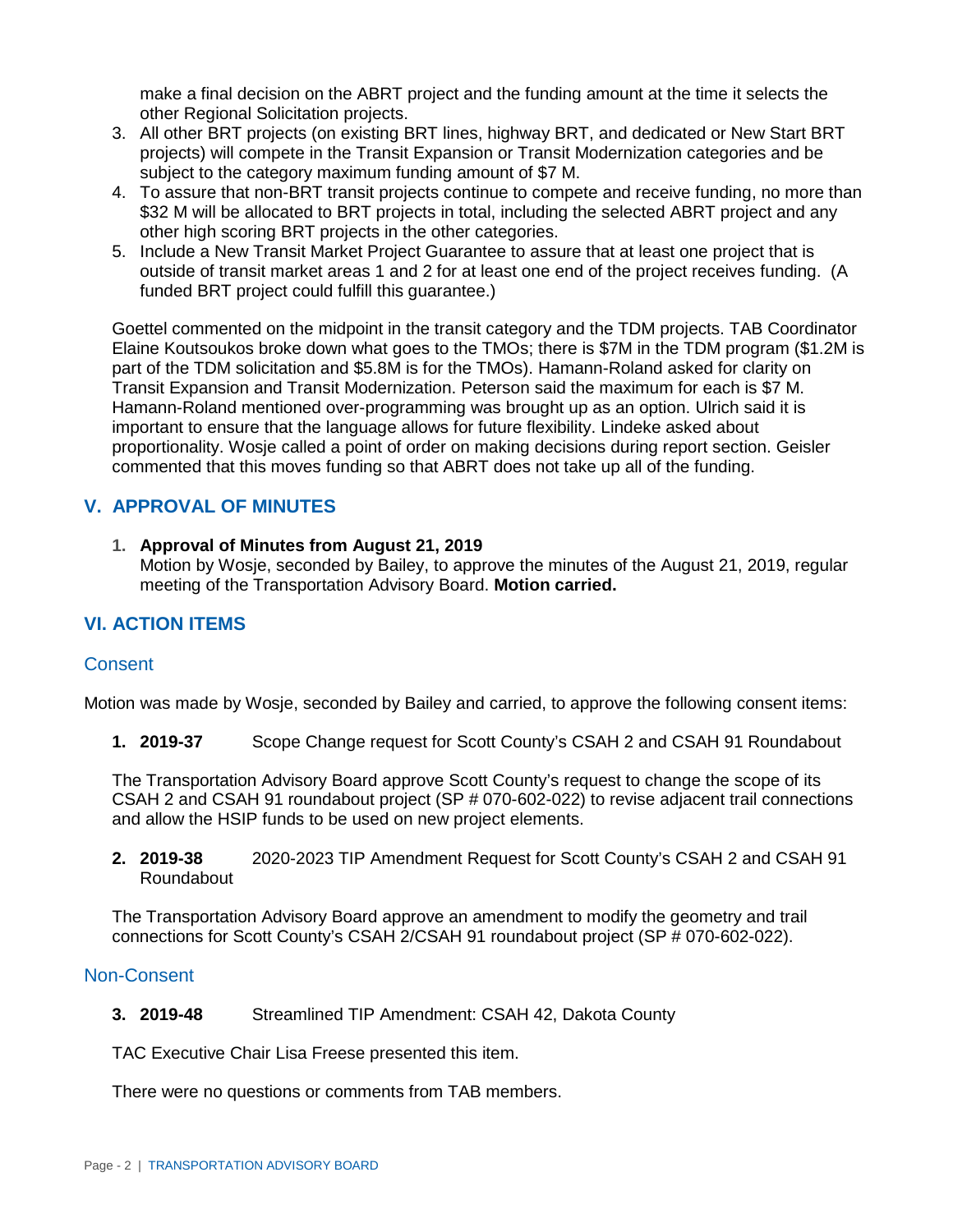It was moved by Hansen, seconded by Gaylord, that:

The Transportation Advisory Board adopt an amendment into the 2020-2023 TIP to combine two CSAH 42 overlay projects into (SP# 019-642-063 and SP# 019-642-065) into one project (to use SP# 019-642-063). **Motion carried.**

**4. 2019-47** 2020 Highway Safety Improvement Program (HSIP) Application for Release for Public Comment

Metropolitan Transportation Services Highway Planning & TAB/TAC Process Manager Steve Peterson presented this item.

McGuire asked about ensuring safety and allowance for bicycle and pedestrian mobility. Peterson said that is a qualitative measure and projects have to be built to ADA standards.

It was moved by Maluchnik, seconded by Sandahl, that:

The Transportation Advisory Board approve the draft 2020 HSIP application for release for public comment. **Motion carried.**

**5. 2019-39** 2020 Regional Solicitation: Funding Categories

Metropolitan Transportation Services Highway Planning & TAB/TAC Process Manager Steve Peterson presented this item.

McGuire commented on bike and pedestrian components in a transit project. Lindeke said the ABRT and BRT projects are often in places where bike and pedestrian projects wouldn't usually be placed so he thinks it is too much of a cut. Geisler commented that there is a range so each project can be invested in with the midpoint as guidance. Reich commented that he is more comfortable with a four to one split. This would result in an increase of \$5M midpoint for transit category, decrease in \$4M midpoint for roadway category, and decrease in \$1M midpoint for bicycles and pedestrian category. Ulrich asked about highway BRT. MTS Director Nick Thompson said ABRT are the projects ready this solicitation and there are no updates that are precluded for future solicitations. Ulrich asked why the language does not include highway BRT. Thompson said there was not a good scoring process for highway BRT like there is for ABRT. Hovland said the concentration is on the current solicitation. Ulrich voiced concern for precedent. Look commented on Spot Mobility being funded within the highway category and shared concern for pulling money from elsewhere. Look asked if it makes sense to take from Roadways. Karwoski said what is recommended is far from perfect but Washington County will support it. Karwoski said if money should be made and given to highway it should be taken from ABRT. Hollinshead said part of the reason to do this is to protect projects from the high-scoring of ABRT. Hollinshead asked if there are projects that include park and rides. Look said the decision should be made on what Unique projects may come before the TAB in the future. Barber commented that the funding amount for the ABRT was reduced from 28 to 25 and she would not recommend going lower. Goins said anything the TAB can do to get people out of cars is a positive. Goins mentioned the need for educating the public on terms so there is support for funding. Geisler commented on the need for an end to piecemealing lines. Barber brought up Network Next going into communities to educate. Hamann-Roland asked for clarification on the memo.

It was moved by Barber, seconded by Reich, that:

The Transportation Advisory Board approve the funding categories for the 2020 Regional Solicitation, adding Spot Mobility and Safety, ABRT Project, and Unique Projects. **Motion carried.**

**6. 2019-40** 2020 Regional Solicitation: Modal Funding Ranges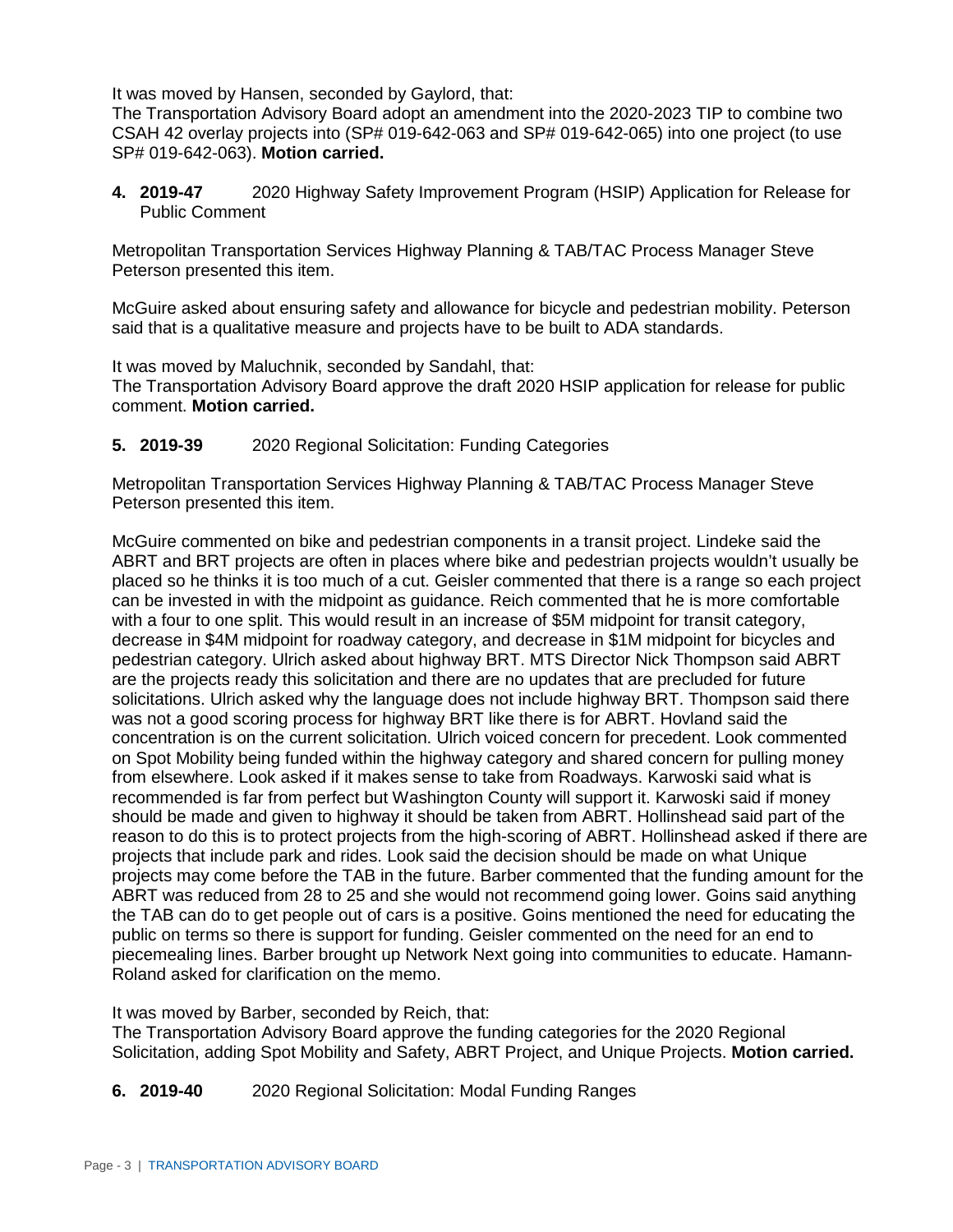Metropolitan Transportation Services Highway Planning & TAB/TAC Process Manager Steve Peterson presented this item.

Goettel asked for staff to look at overprogramming. Hamann-Roland said her thoughts were that it would come out of the Unique category. Look said projects haven't come in yet for the solicitation nor if the TAB will want to award projects that come in for the Unique category. Reich said making changes not knowing what the projects are is actually helpful for policymaking so it does not skew thinking. Hollinshead said he would like to have this out for comment. Foster said releasing it to the public is a good opportunity for the public to have a conversation about this. Maluchnik said despite not agreeing with every single thing it is the responsibility of the TAB to think regionally. Karwoski voiced support to shift back to the current level, there is a need for roads that are more compatible with transit. Barber said she would like the work of the workgroup to go out to the public and it was clear that this was for the solicitation cycle with the intent to look back. Dugan also voiced support for putting the recommendations out to the public out as listed. Dugan reminded the TAB of piecemealing ABRT and that funding of the Unique category was the impetus behind the working group. Wosje asked about the Travel Management surveys results. Peterson said staff will come back to show preliminary findings before November. Wosje said that will help show trends and provide reference points. Goins voiced concern about perception and asked if there is a responsibility for a strategic approach to the system. McGuire reminded the TAB that these are ranges and the TAB has some flexibility and she believes in honoring the work of a workgroup despite wanting to see some changes herself. Look said that when roads get behind, the catchup is much worse than is seen in other categories so he asked what the usage is for roads versus the other methods of transportation since it is far higher so he would oppose the motion. Goettel said it is not ideal but can be moved forward for public comment. Gaylord said there is not an either/or since in most places transit runs on the roads and not all transit is ABRT or BRT; a lot of transit consists of school buses.

It was moved by McGuire, seconded by Geisler, that:

Increase the mid-point of the funding range for the Transit modal category by \$5 million and proportionately reduce the mid-point of the funding ranges for the Roadway by \$4 million and Bicycle and Pedestrian by \$1 million. Table of proposed modal funding ranges:

|                                          | Roadways                       | Transit/TDM                   | Bike/Ped                     | Unique*                    | <b>Total</b> |
|------------------------------------------|--------------------------------|-------------------------------|------------------------------|----------------------------|--------------|
| Modal<br><b>Funding</b><br><b>Levels</b> | Range: 48%-65%<br>\$83M-\$117M | Range: 25%-35%<br>\$45M-\$63M | Range: 9%-20%<br>\$16M-\$36M | 2.5% for 2020<br>\$4M-\$5M | \$180M       |
| <b>Midpoint</b>                          | 56% \$100M                     | 30% \$54M                     | 14% \$26M                    |                            |              |

**Motion carried.**

**7. 2019-41** 2020 Regional Solicitation: Funding Category Minimum and Maximum Funding Amounts and Inflation Factor

Metropolitan Transportation Services Highway Planning & TAB/TAC Process Manager Steve Peterson presented this item.

Tolbert said the majority of projects that have been funded have been between \$1.5 million and \$2 million. Freese said out of the ones that are submitted, quite a few are in that range. Hamann-Roland said the application process help with Metro Cities was beneficial. Tolbert commented that there doesn't seem to be a problem for the TAB to fix with funding. Geisler voiced support the move down to \$4 million in order to gain more projects. Windschitl said he is in favor as well because it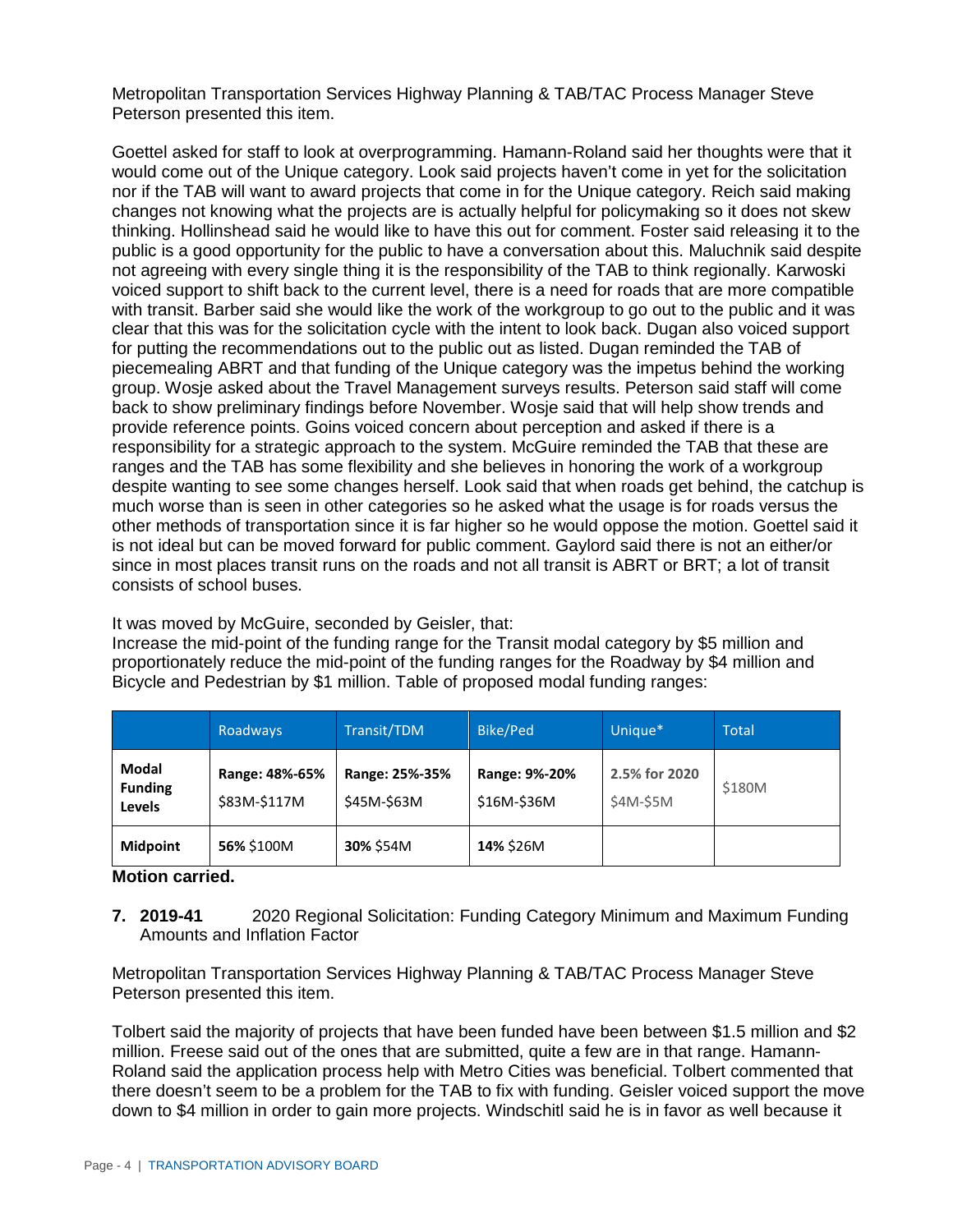will help spread funding regionally. Look compared tax-capacity between urban and less populated areas and he said it is not included in our scoring criteria currently. McGuire said she thinks without option 3, some projects will not be able to be completed. Geisler said providing uncertainty is the downfall with option 3 so applicants know what they need to do to make a project happen. TAB Coordinator Elaine Koutsoukos said that is why TAC did not recommend option 3. Goettel said taxcapacity does not negate the high poverty or the fact that others come from outside Hennepin County to work inside of it. Karwoski reiterated that more geographic balance was a goal of the policy workgroup and he feels it was accomplished in several areas. Tolbert said this is the only category that the amount is being lowered when the point system is not liked. Hamann-Roland said the Traffic Management Tech was lowered as well. Karwoski said after public comment then the one project at \$5.5M may be revisited.

It was moved by Tolbert, seconded by Lindeke, that:

The Transportation Advisory Board approve minimum and maximum funding amounts for the 2020 Regional Solicitation reflecting the following:

- decrease in the Traffic Management Technologies maximum from \$7 million to \$3.5 million;
- a \$1 million minimum and \$3.5 million maximum for the new Spot Mobility & Safety category;
- an increase in the Strategic Capacity (Roadway Expansion) maximum from \$7 million to \$10 million;
- an increase in the Transit Modernization minimum from \$100,000 to \$500,000;
- an increase in the TDM minimum from \$75,000 to
- \$100,000:
- and to keep in the Multiuse Trails and Bicycle Facilities the \$5.5 million maximum.

Amended by Maluchnik, seconded by Swanson:

To reduce the multiuse trails bicycle facilities maximum to \$4 million. Amendment carried.

### **Amended motion carried.**

**8. 2019-42** 2020 Regional Solicitation: Weighting of Criteria and Measures

Metropolitan Transportation Services Highway Planning & TAB/TAC Process Manager Steve Peterson presented this item.

There were no questions or comments from TAB members.

It was moved by Fox, seconded by Geisler, that:

The Transportation Advisory Board approve weighting of the criteria and measures for the 2020 Regional Solicitation as shown in Attachments 1 through 5. **Motion carried.**

### **9. 2019-43** 2020 Regional Solicitation Application Categories

Transportation Services Highway Planning & TAB/TAC Process Manager Steve Peterson presented this item.

Regarding equity, McGuire commented on the importance of defining equity. Look asked if this concept is designed to tilt from suburban to urban. Peterson said this is not the intent. Geisler said this new scoring model allows engagement and opportunity in the applicant's basket. Barber said the intent was to be clearer around equity and to have applicants look at equity earlier in the process. Look asked about outreach. TAB Coordinator Elaine Koutsoukos said this ensures if applicants get the points for equity, they no longer lose them like the current setup based on geography.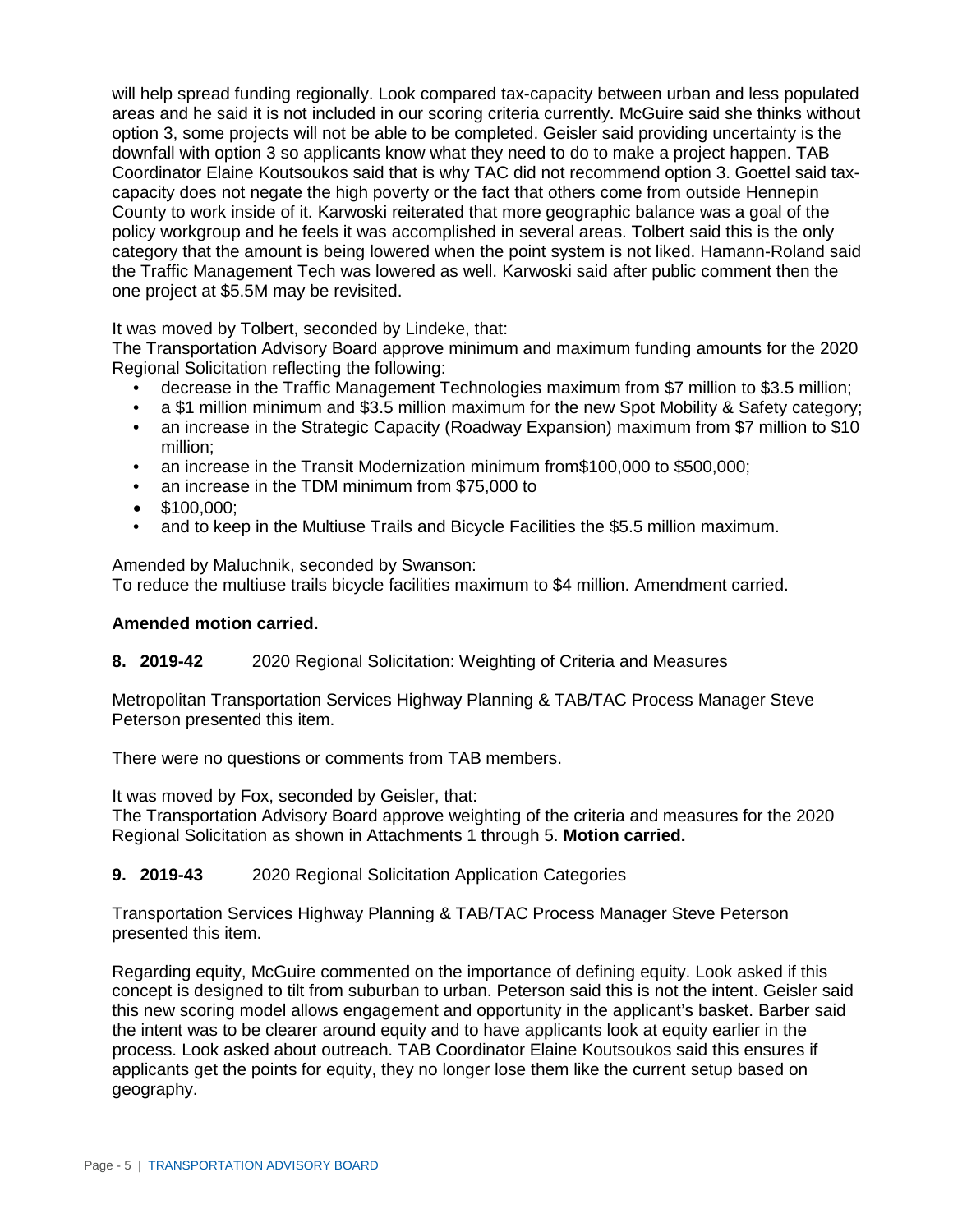It was moved by Barber, seconded by Bailey, that:

The Transportation Advisory Board approve the attached measures and scoring guidance for each application category for the 2020 Regional Solicitation. **Motion carried.**

**10. 2019-44** 2020 Regional Solicitation Policies, Qualifying Criteria, and Project Eligibility

Metropolitan Transportation Services Highway Planning & TAB/TAC Process Manager Steve Peterson presented this item.

Goettel commented on bridges being underfunded. Barber said it is removing a set-aside, not an elimination of bridge funding. Staff can pull historical data for the November meeting to base recommendations on.

It was moved by Goins, seconded by Fox, that:

The Transportation Advisory Board adopt the attached policies, qualifying criteria, and project eligibility for the 2020 Regional Solicitation. **Motion carried.**

**11. 2019-45** 2020 Regional Solicitation: Guaranteed Funding

Metropolitan Transportation Services Highway Planning & TAB/TAC Process Manager Steve Peterson presented this item.

There were no questions or comments from TAB members.

It was moved by Look, seconded by Gaylord, that:

The Transportation Advisory Board continue to fund at least one roadway project in each functional classification and to fund at least one "new market" transit project from the Transit Expansion or Transit Modernization categories that is outside of Transit Market Areas 1 and 2 for at least one end of the project and is not an ABRT but could be a BRT project. **Motion carried.**

**12. 2019-46** 2020 Regional Solicitation Release for Public Comment

Metropolitan Transportation Services Highway Planning & TAB/TAC Process Manager Steve Peterson presented this item.

There were no questions or comments from TAB members.

It was moved by Look, seconded by McGuire, that:

The Transportation Advisory Board approve the draft 2020 Regional Solicitation (inclusive of the approvals made in Action Transmittals 2019-39, 2019-40, 2019-41, 2019-42, 2019-43, 2019-44, and 2019-45) for release for public comment and that a meeting for Technical participants be scheduled to review comments and potential changes. **Motion carried.**

### **REPORTS**

**2. Agency Reports** MnDOT, MPCA, MAC, and Metropolitan Council

Agency reports were deferred to a future meeting.

### **VII. ITEMS OF TAB MEMBERS**

### **VIII. OTHER BUSINESS**